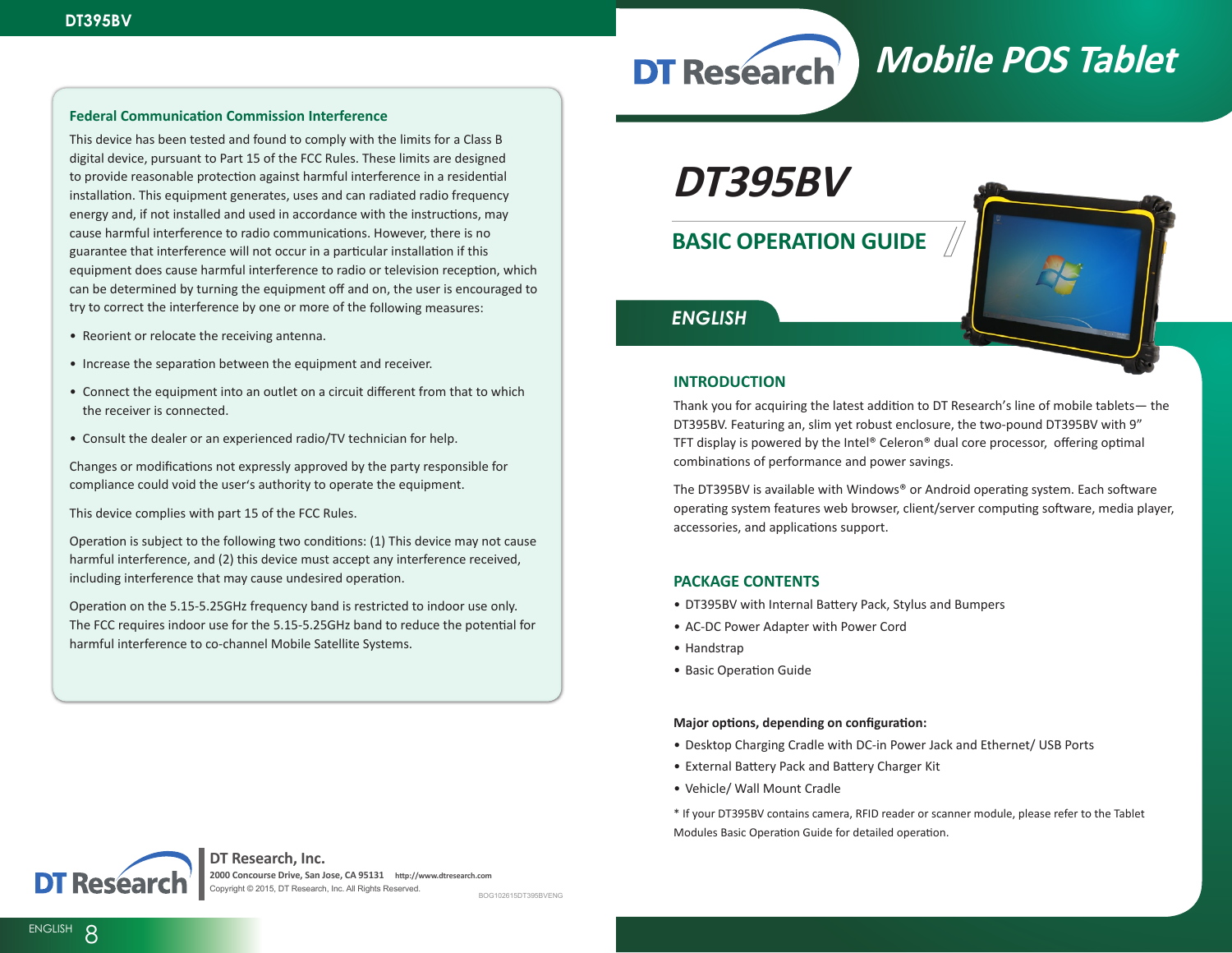## **The DT395BV**



## **NOTE:**

The DT395BV standard package includes a stand that attaches to the back. When the stand is attached, the DT395BV will not fit into the Desktop Charging Cradle (ACC-008-59). If your tablet came with the stand pre-installed, please remove the stand before using the Desktop Charging Cradle.

## **Input/ Output Ports**

| A                     | Barcode Scanner (optional) |
|-----------------------|----------------------------|
| ❸                     | Headphone Jack             |
| G                     | <b>USB Port</b>            |
| $\boldsymbol{\Theta}$ | DC Power Input             |
| G                     | Camera                     |
| ß                     | LAN/HDMI (optional)        |
|                       |                            |

## **Button Functions**

| <b>BUTTON</b>         | <b>ACTION</b>                                                                                                                                                                               |
|-----------------------|---------------------------------------------------------------------------------------------------------------------------------------------------------------------------------------------|
|                       | Security button.<br>As scanner trigger when equipped with the scanner module                                                                                                                |
| $\mathbf{2}^{\prime}$ | Power on.<br>Push/release typically enters Standby mode, or Push/release exits Standby mode or<br>restarts (software dependent)<br>Push and hold (over 4 seconds) invokes hardware shutdown |
| 3                     | Wi-Fi switch.                                                                                                                                                                               |
|                       | Menu button.                                                                                                                                                                                |
| 5)                    | Up/ down button.<br>To adjust the monitor brightness and the speaker volume                                                                                                                 |
|                       | Monitor mode switch.<br>To switch to display the video signal from HDMI port                                                                                                                |

### **Battery and Power Management**

The DT395BV is equipped with an internal Li-Ion battery pack and an optional battery pack that clips (hot-pluggable) onto the back of the tablet. The period between battery recharges can be significantly lengthened by putting the tablet into Standby mode through the Power Button (see Buttons Function Table) whenever the tablet is not in use. Depending on the operating software, the DT395BV may also be configured to enter various power-saving modes via the Power Button or through timed entry.

**C**

**B**

**3**

**D**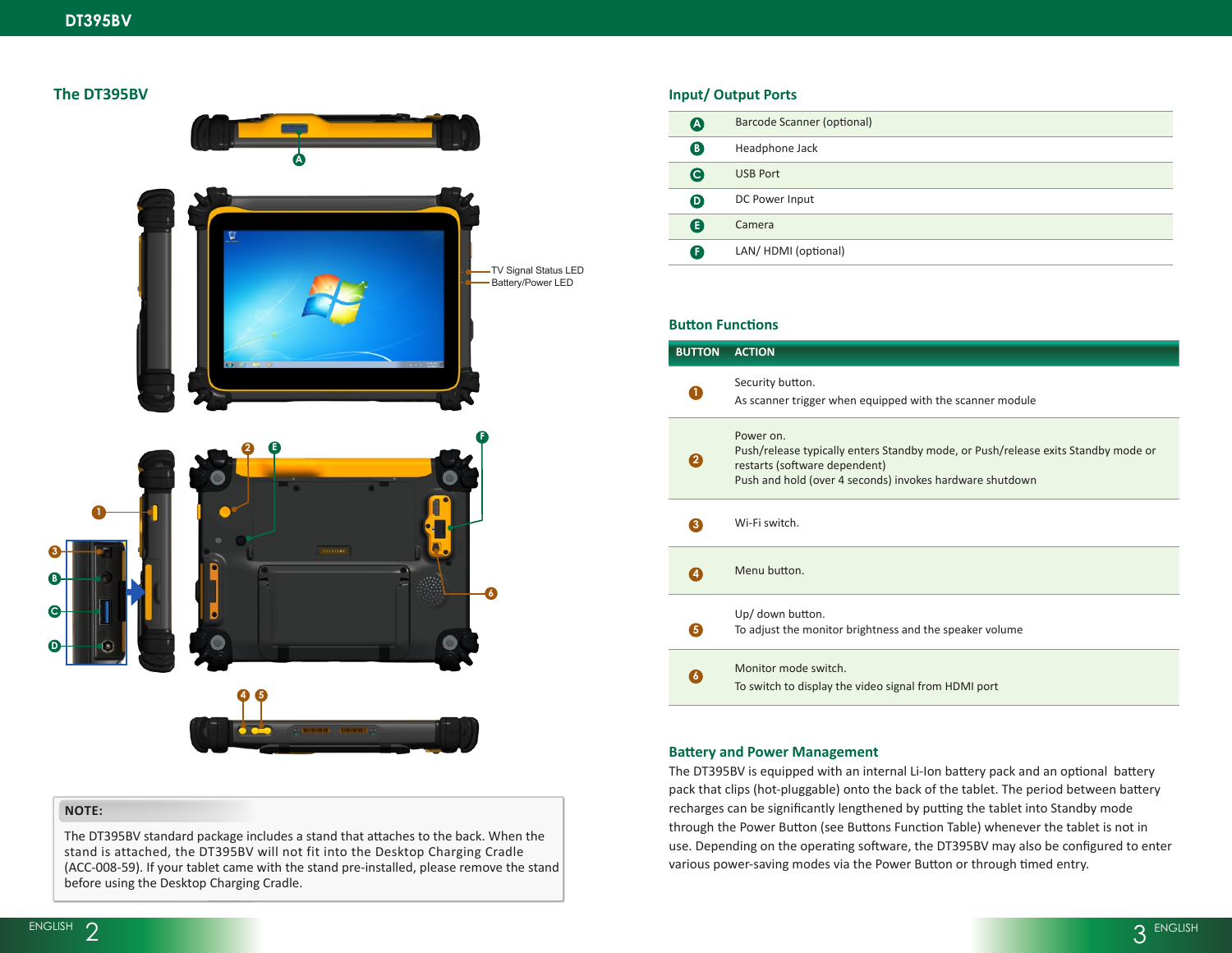## **OPERATION**

#### **Internal Battery**

#### Warning!

The Internal battery pack should only be replaced by an authorized DT Research service representative. Please contact your product and/or service provider for internal battery replacement service.

### **Powering ON and OFF**

To activate the DT395BV, push and quickly release the Power Button. The display will come on in a few seconds. To put the DT395BV in Standby mode, push and quickly release the Power Button. To turn the DT395BV off for extended storage, power off safely using any software function that "shuts down computer" provided in the software operating system.

## **NOTE:**

The battery packs shipped with your tablet may be low in power—please use the AC-DC adapter with the DT395BV when setting up for the first time to fully charge the internal battery pack. You may charge the external battery pack with it attached to the DT395BV, or with the optional external battery charger kit.

## **NOTE:**

When the battery pack(s) is (are) charging, the blue-colored Battery LED should blink slowly. If plugging in the AC-DC adapter does not trigger this blinking activity and the LED stays dark, the battery pack(s) may have been drained substantially. Try unplugging/ replugging the AC-DC adapter to the DT395BV a few times to activate the charging process.

## **NOTE:**

To conserve power, use (push and quick release) the Power Button to put in "Standby" mode while not in use. Pushing briefly on the same button will wake up the system within seconds.

## **NOTE:**

Avoid using the Power Button ("hold 4+ seconds" feature) to turn off the tablet—this form of hardware shutdown is intended to be a means of recovery from lockups, and not as normal operation.

#### **Start Up**

If the power up (from Standby or otherwise) is successful, the appropriate interface will be displayed after a launch sequence of several seconds. The wireless LAN connection may take 10-15 seconds to be established.

#### **Configuring the DT395BV**

The tablet may be configured using the utilities and methods dictated by the software operating system. The DT395BV should be configurable for various properties such as user profiles, network features, and several system elements.

#### **Wireless Networking**

#### **Wireless LAN**

The DT395BV is often delivered with an embedded (user-inaccessible) 802.11ac WLAN adapter equipped with a hidden custom antenna.

- Through the support of typical WLAN adapters, the DT395BV should be able to detect all 802.11 access points in the vicinity for you to select the access point of your choice for connection.
- The SSID and WEP/WPA/WPA2 (if enabled) parameters on the DT395BV and the access points have to match. The SSID is case-sensitive and it is recommended that you enable WEP/WPA/WPA2 encryption (or advanced alternatives) for secure access.
- When WEP/WPA/WPA2 is enabled, you may need to consult your network administrator or your networking equipment literature to properly configure associated settings such as Authentication mode, etc.
- Refer to the access point operating manuals for setting up the 802.11 access points.